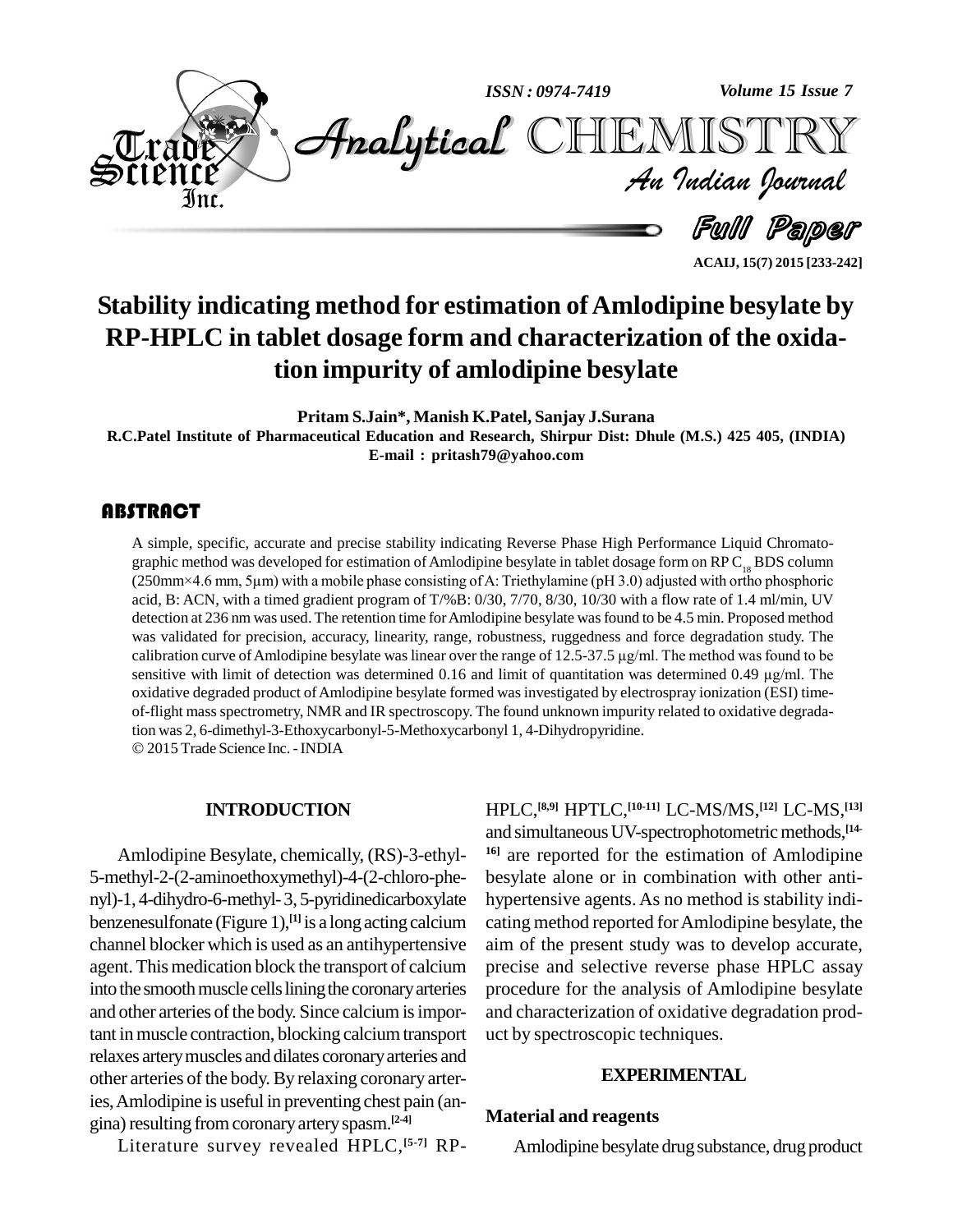Full Paper





(prepared fromAmlodipine besylate) and samples enriched with this impurity was obtained from our laboratory. HPLC grade acetonitrile, AR grade triethylamine and AR grade orthophosphoric acids (85% v/v) were obtained fromMerck India.Double distilledwater obtained fromwater distillation assembly, was used.

# **High performance liquid chromatography** (analyti**cal)**

Agilent HPLC system equipped with low pressure quaternary gradient pump along with photo diode array detector and manual rheodyne sample injector has been used for the analysis of samples. The data was a state of the collected and processed using Ezichrom Elite software. terfa<br>A LCGC RP-18, 5µ (250 x 4.5 mm) BDS column was 5500 collected and processed using Ezichrom Elite software. employed for the separation of impurity from Amlodipine. The column eluent was monitored at 236 nm. The sample diluent was a mixture of 7 ml Triethylamine in 1000 ml water of pH 3.0 adjusted with ortho-<br>phosphoric acid and acetonitrile in the ratio of 6:4 (v/ mas<br>v), filter through  $0.45\mu$  or finer porosity membrane filphosphoric acid and acetonitrile in the ratio of 6:4 (v/ ter.

# High performance liquid chromatography (prepara**tive)**

An Agilent preparative HPLC system equipped with liquid controller pump, photo diode array detector, and 1000 n An Agilent preparative HPLC system equipped with  $m$  liquid controller pump, photo diode array detector, and  $10$  manual sample injector fitted with 20  $\mu$ L loop was used. The data was collected and processed using Ezichrom

Elite software. An LCGC BDS C18 column (250  $\times$ 4.5 mm, 5-Micron) was employed for loading the sample. An analytical method was developed in gradient mode separately to resolve this impurity, followed by scaling up the same method for prep-HPLC to collect the required impurity fractions. The mobile phase A and B are 7 ml Triethylamine in 1000 ml water (pH adjusted to 3.0 with ortho phosphoric acid)/acetonitrile, respectively. The solvent composition was held at 70 % mobile phase A for 7 min. then increased mobile phase B from 30 to 70% for 8 min. and then held at 70% A for 10 min. The chromatographic run time was 10 min. The flow rate was set at 1.4 mL/min. Detection was carried out at 236 nm. Approximately 100 mg/mL of sample was prepared using a sample diluent. The sample diluent was a mixture of 7 ml Triethylamine in 1000 ml water of pH 3.0 adjusted with orthophosphoric acid and acetonitrile in the ratio of  $6:4$  (v/v)

### **Mass spectrometry (LC/MS)**

Initial LC/MS analysis has been performed on Varian Inc (USA) 410 Prostar Binary LC with 500 MS IT PDA Detectors. The analysis was performed in positive ionization mode with turbo ion spray interface. The parameters for ion source voltage  $IS =$ 5500 V, declustering potential,  $DP = 70$  V, focusing potential,  $FP = 400$  V, entrance potential,  $EP = 10$  V were set with nebulizer gas as air at a pressure of 40 psi and curtain gas as nitrogen at a pressure of 25 psi in mass spectrometer. Further to get accurate mass, analysis was performed on high resolution mass spectrometer using electro spray ionization. The accurate mass obtained from the instrument, theoretical mass and mass error was mentioned in the TABLE no.1. An Inertsil ODS (50 x 4.6 mm, 5- Micron) column was used for the separation. The mobile phase A and B are 7 ml Triethylamine in 1000 ml water (pH adjusted to 3.0 with ortho phos phoric acid)/acetonitrile, respectively. The solvent composition was held at 70 % mobile phase A for 7 min.

| TABLE 1: Results of system suitability parameters of the developed method for determination of Amlodipine besylate |                                  |                         |                   |                  |                           |  |  |
|--------------------------------------------------------------------------------------------------------------------|----------------------------------|-------------------------|-------------------|------------------|---------------------------|--|--|
| <b>Compound</b>                                                                                                    | <b>Retention time</b>            | % RSD of retention time | % RSD of area     | <b>Asymmetry</b> | <b>Theoretical Plates</b> |  |  |
| AMLO                                                                                                               | 4.28                             | 0.20                    | 0.90 <sub>1</sub> | 1.23             | 5973                      |  |  |
|                                                                                                                    | * Average of five determinations |                         |                   |                  |                           |  |  |
|                                                                                                                    | Analytical CHEMISTRY             |                         |                   |                  |                           |  |  |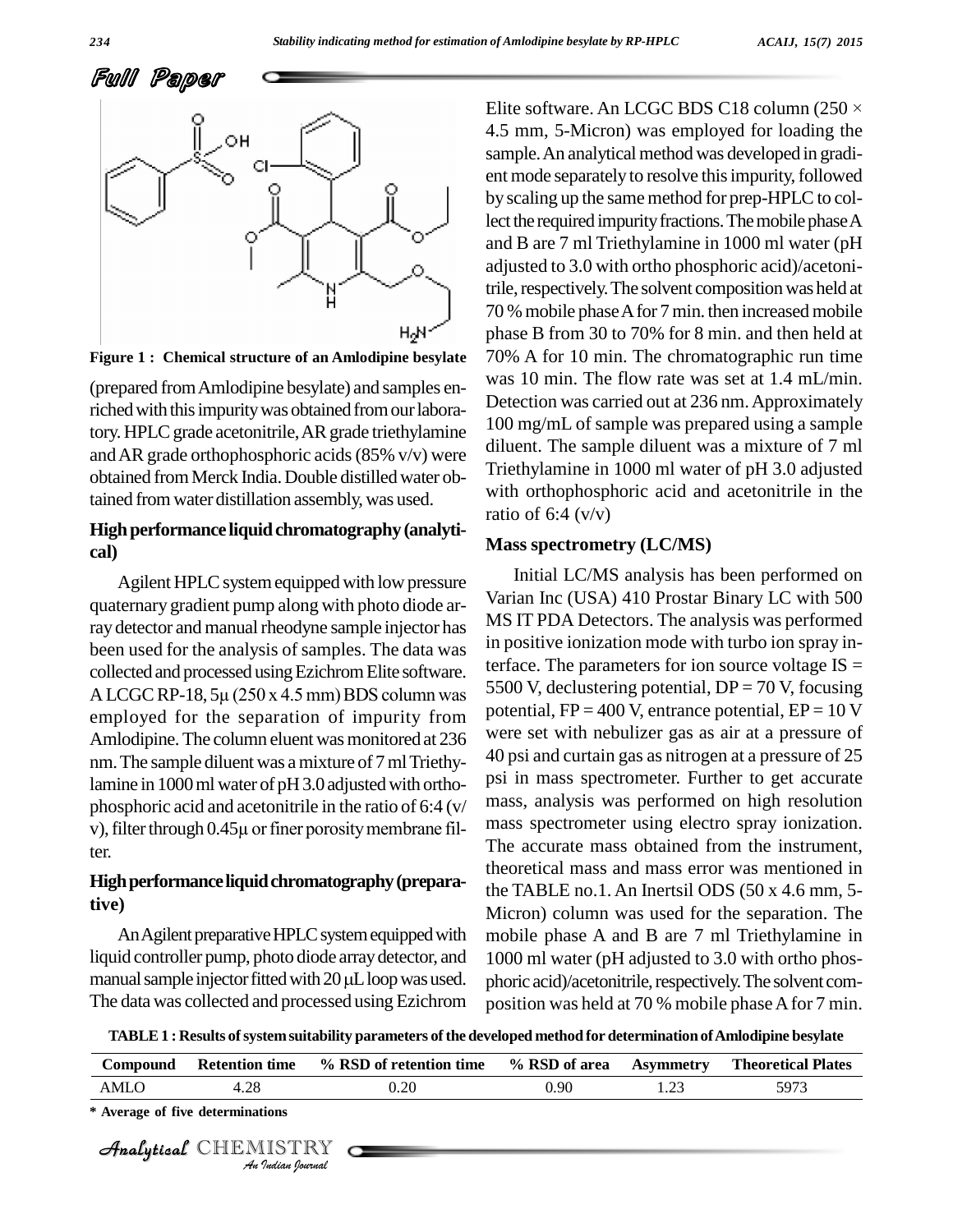

**Figure 2 : HPLC chromatogram of Amlodipine of standard (a) and tablet (b) graphs**

then increased mobile phase B from 30 to 70% for 8 min. and then held at 70% A for 10 min. The analysis was performed at a flow rate of 1.4mL/min with splitting.

# **NMR spectroscopy**

The <sup>1</sup>H and <sup>13</sup>C experiment was carried out for  $\frac{3}{2}$ unknown impurity at processional frequencies 400.1328 MHz at 25<sup>o</sup>C on a Bruker Avance-300 FT  $\frac{3.50 \text{ mm}}{4.55 \text{ min}}$ NMR spectrometer. The  $^{13}C$  experiment for  $\frac{13}{100}$ . Amlodipine maleate was performed in mixture of **Chrom:**<br>CDCl<sub>3</sub> and DMSO- $d_c$ . The <sup>1</sup>H chemical shift values The were reported on the  $\delta$  scale in ppm, relative to TMS lamine is CDCl<sub>3</sub> and DMSO- $d_e$ . The <sup>1</sup>H chemical shift values T<br>were reported on the  $\delta$  scale in ppm, relative to TMS lamin<br>( $\delta$  = 0.00 ppm) and the chemical shift values were B con were reported on the  $\delta$  scale in ppm, relative to TMS ( $\delta$  = 0.00 ppm) and the chemical shift values were reported relative to CDCl<sub>3</sub> ( $\delta$  = 77.00 ppm) and DMSO- $d_6$  ( $\delta$  = 39.50 ppm) as internal standards, respectively.

# **FT-IR spectroscopy**

The IR spectra were recorded in the liquid state using Shimadzu 1600 series FT-IR spectrophotometer.

### **Detection of impurities by HPLC**

Typical HPLC chromatogram of Amlodipine besylate and itsimpurity observed in drug substance obtained by using the HPLC method (Figure 2). The observed impurity under study was 2, 6-dimethyl-3-Ethoxycarbonyl-5-Methoxycarbonyl 1, 4- Dihydropyridine, eluted at retention time of about 3.90 min, whileAmlodipine besylate eluted at about 4.55 min in drug substance HPLC method.

# **Chromatographic condition**

 $\mu$ h 0.45- $\mu$ -membrane f *Indeep and the*<br>*Indian 1.4 ml/*<br>*Indian hournal*<br>*Indian hournal* The mobile phase-Acontaining of 7ml Triethylamine in 1000 ml buffer pH 3.0 and mobile phase- B consisting of Acetonitrile, with timed gradient program of T/%B: 0/30, 7/70, 8/30, 10/30, where a B consisting of Acetonitrile, with timed gradient program of T/%B: 0/30, 7/70, 8/30, 10/30, where a column BDS  $C_{18}$  (250mm×4.6 mm, 5µm) was found to resolve Amlodipine besylate. The mobile phase column BDS  $C_{18}$  (250mm×4.6 mm, 5µm) was found<br>to resolve Amlodipine besylate. The mobile phase<br>was filtered through 0.45-µ-membrane filter and the sonicated for 10 min. the flow rate was set at 1.4 ml/ min.Amlodipine besylate showed good absorbance at 236 nm, which was selected as wavelength for further

**Analytical** CHEMISTRY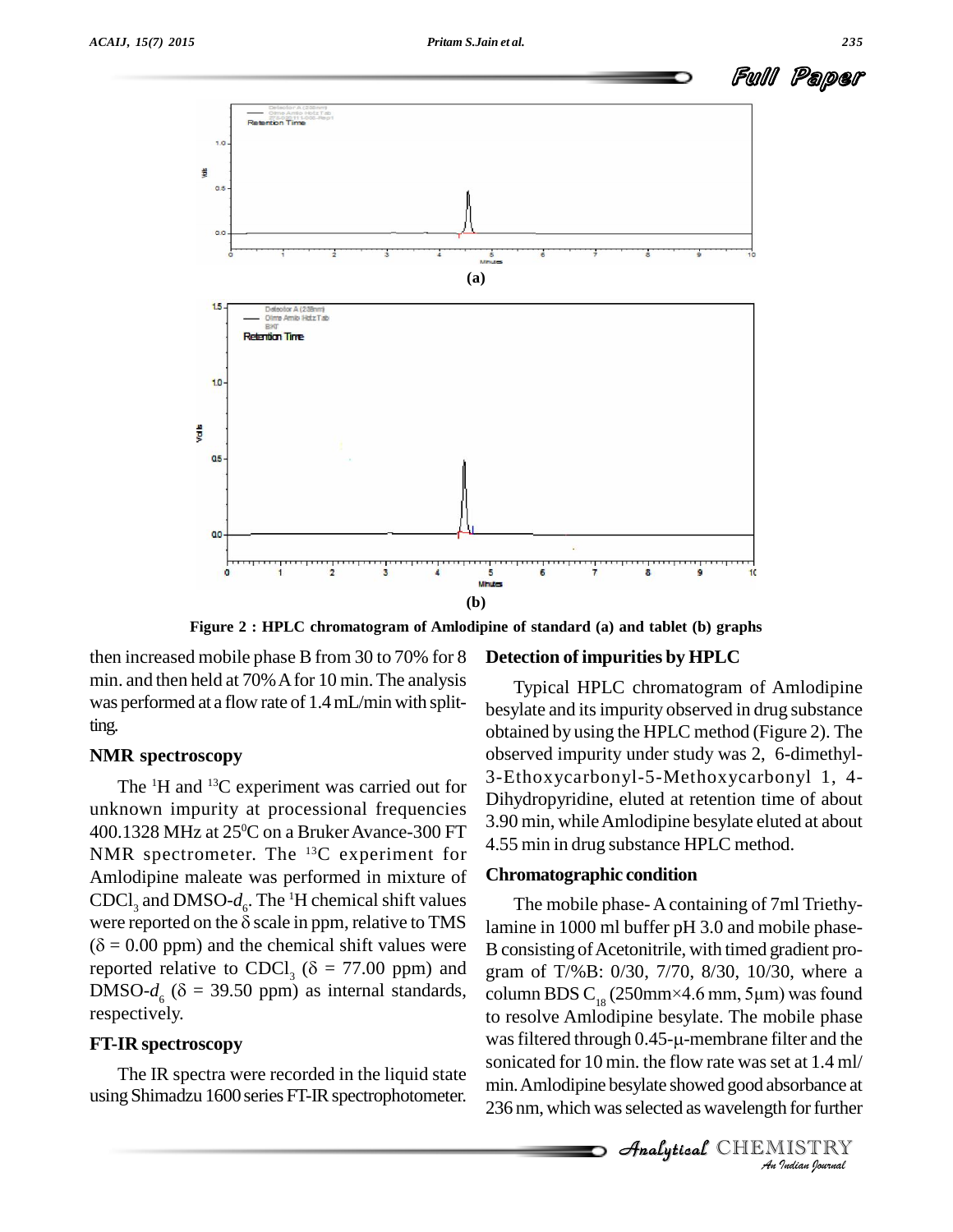

**Figure 3 : HPLC Chromatograms of Acid degradation of Amlodipine besylate**

| Sample number                                                    |                                      |                                              |
|------------------------------------------------------------------|--------------------------------------|----------------------------------------------|
| <b>Assay of Amlodipine</b><br>besylate as % of<br>labeled amount | Analyst<br>1(intra-day<br>precision) | <b>A</b> nalyst<br>2(inter-day<br>precision) |
|                                                                  | 99.97                                | 99.75                                        |
| 2                                                                | 99.87                                | 99.40                                        |
| 3                                                                | 99.98                                | 99.23                                        |
| 4                                                                | 99.56                                | 99.31                                        |
| 5                                                                | 99.45                                | 99.43                                        |
| 6                                                                | 99.68                                | 99.13                                        |
| Mean                                                             | 99.75                                | 99.45                                        |
| RSD                                                              | 0.12                                 | 0.101                                        |

**TABLE 2 : Precision Studies**

**\* Average of six determinations**

analysis all determinationswere performed at ambient column temperature. Diluent was used mobile phase-A and mobile phase-Bin the ratio of 60:40 v/v.

# **Preparation of stock solution and standard solution**

Accurately weighed 25mg of Amlodipine dissolved in 100 ml of volumetric flask with diluent (Stock solution), respectively. The stock solution was further diluted by using mobile phase to get the con- (Stock solution), respectively. The stock solution was<br>further diluted by using mobile phase to get the concentration of 25  $\mu$ g/ml, of Amlodipine. (Figure 2a)

# **VALIDATION OFMETHOD**

*An*ness and ruggedness **[17, 18]**. The developed method was validated in terms of linearity, specificity, precision, accuracy, robust-

# Analytical**Preparation of the degradation products**

*I*<br>**Indian I**<br>**I**<br>Indian bournal<br>Indian bournal The different stress conditions were used for the forced degradation studies of bulk drug and drug for-

CHEMISTRY COMPANY

mulations (TABLE-2). In this procedure make one sample without drug i.e. placebo sample and sample with drugs were compared with force degradation sample. The stress sample was detected at 236 nm **2(inter-day** wavelength and run time was taken as same as assay sample.

# **Acidic condition**

For Acid hydrolysis, 1N of hydrochloric acid was used for preparation of  $25 \mu g/ml$ , solution. Amlodipine API taken 25 mg was dissolved in 100 of volumetric flask with 10 ml mobile phase, re spectively and make sample preparation for tablet equivalent to 10 mg of Amlodipine besylate in 100 ml volumetric flask. Then add 5 ml of 1N Hydro chloric acid in each flask and exposed to 30 min at ml volumetric flask. Then add 5 ml of 1N Hydro-<br>chloric acid in each flask and exposed to 30 min at<br>105°C under water bath. After it add 5 ml of 1N sodium hydroxide in each flask for neutralization of reaction. Then make up with mobile phase. For further dilution take 5 ml of each sample in 50 ml of volumetric flask individually and for tablet degra dation, 5 ml taken in 20 ml of flask and make up with mobile phase. (Figure 3)

# **Alkaline condition**

For Base degradation, 2N sodium hydroxide was used for preparation of 25  $\mu$ g/ml solution. Amlodipine API taken 25 mg was dissolved in 100 ml of volumetric flask with 10 ml mobile phase, re spectively and makes sample preparation for tablet equivalent to 10 mg of in 100 ml volumetric flask.<br>Then add 10 ml of 2N sodium hydroxide in each<br>flask and exposed to 90 min at 105°C under water Then add 10 ml of 2N sodium hydroxide in each bath. After it add 10 ml of 2N hydrochloric acid in each flask for neutralization of reaction. Then make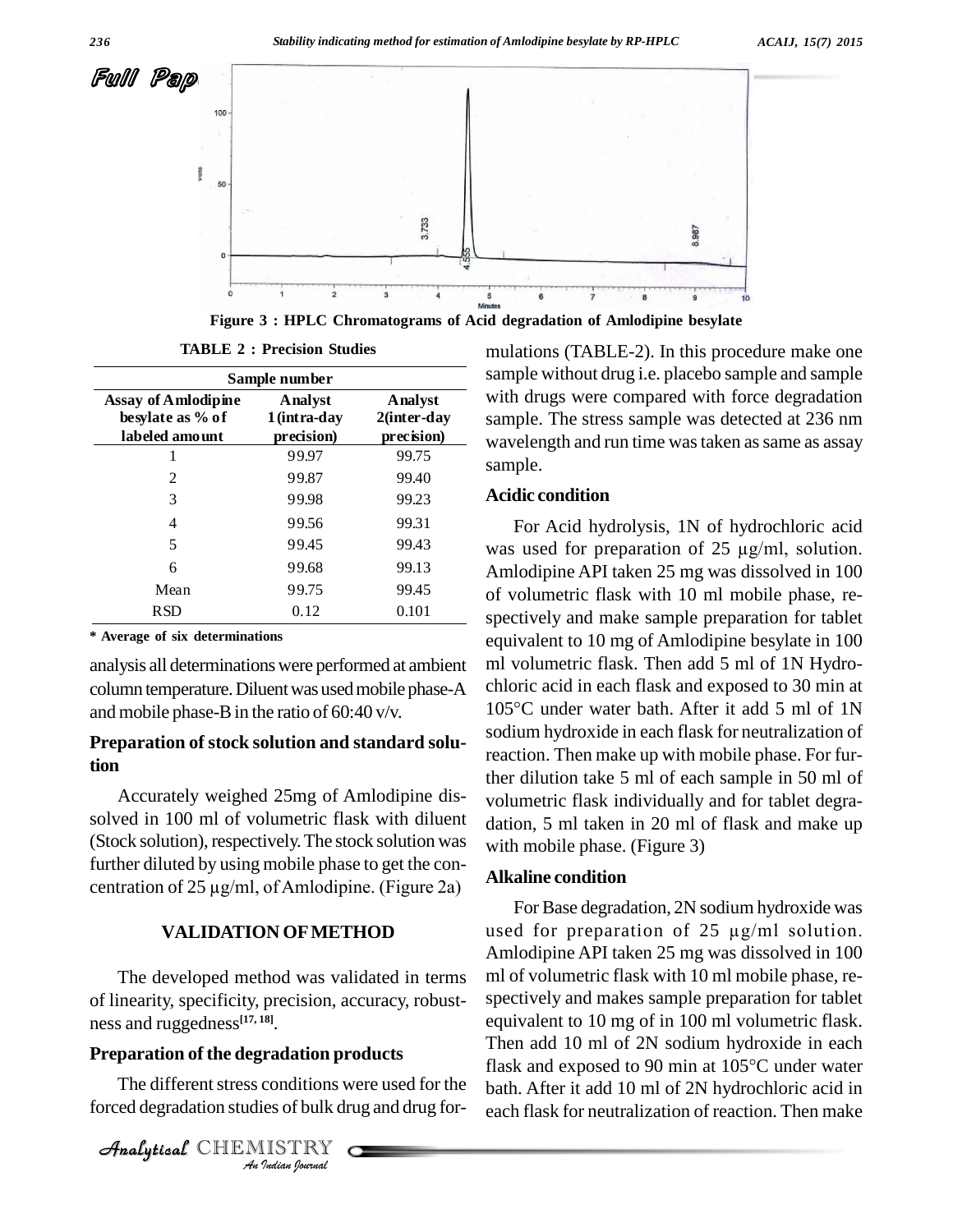

**Figure 4 : HPLC chromatograms of Base degradation of Amlodipine besylate**



**Figure 5 : HPLC chromatograms of oxidation degradation of Amlodipine besylat**

up with mobile phase. For further dilution take 5 ml of each sample in 50 ml of volumetric flask individually and for tablet degradation, 5 ml taken in 20 ml of flask and make up with mobile phase.(Figure 4)

# **Oxidation condition**

For Peroxide degradation, 10% Hydrogen Perox-AmlodipineAPItaken 25mgwas dissolved in 100ml of volumetric flaskwith 10mlmobile phase andmake sample preparation for tablet equivalent to 10 mg of Amlodipine besylate in 100 ml volumetric flask. Then<br>add 5 ml of 10% Hydrogen peroxide in each flask and<br>exposed to 45 min at 105°C under water bath. Then by Pre add 5 ml of 10% Hydrogen peroxide in each flask and make up with mobile phase. For further dilution take 5 ml of each sample in 50 ml of volumetric flask individually and for tablet degradation, 5 ml taken in 20 ml of flask and make up with mobile phase. (Figure 5)

# **Assay preparation of amlodipne in tablet dosage forms**

For assay preparation used strength of 10 mg of

ide was used for preparation of  $25 \mu g/ml$  solution.<br>concentration was  $25 \mu g/ml$  made. The diluted solution Amlodipine.Total of 20 tablets were taken and accurately weighed and finely powdered. All crushed powder was taken into 200 ml volumetric flask and dis solved in 150 ml of mobile phase, ultrasonicated for 25 min and filtered through whatman filter. Final volume was made up to 200 ml. From this solution 5 ml was<br>taken and diluted to 200 ml in a volumetric flask. Final<br>concentration was 25 µg/ml made. The diluted solution taken and diluted to 200ml in a volumetric flask. Final was analyzed under optimized chromatographic conditions.(Figure 2 b)

# **Isolation of 2, 6-dimethyl-3-Ethoxycarbonyl-5- Methoxycarbonyl 1, 4-Dihydropyridine impurity by Prep HPLC**

4-Dihydropyridine. In this chromatographic system, the *I* system, the<br>bxycarbonyl<br>lut 3.90 min.<br>lumin. were<br>portaing ac-<br>*I*ISTRY Analytical2, 6-dimethyl-3-Ethoxycarbonyl-5-Methoxycarbonyl A simple reverse phase chromatographic system was used for isolating the unknown impurity 2, 6-dimethyl-3-Ethoxycarbonyl-5-Methoxycarbonyl 1, 1, 4-Dihydropyridine impurity eluted at about 3.90 min. So fractions eluting between 3.8 and 4.1 min. were collected, pooled and concentrated by evaporating ac-

**Analytical** CHEMISTRY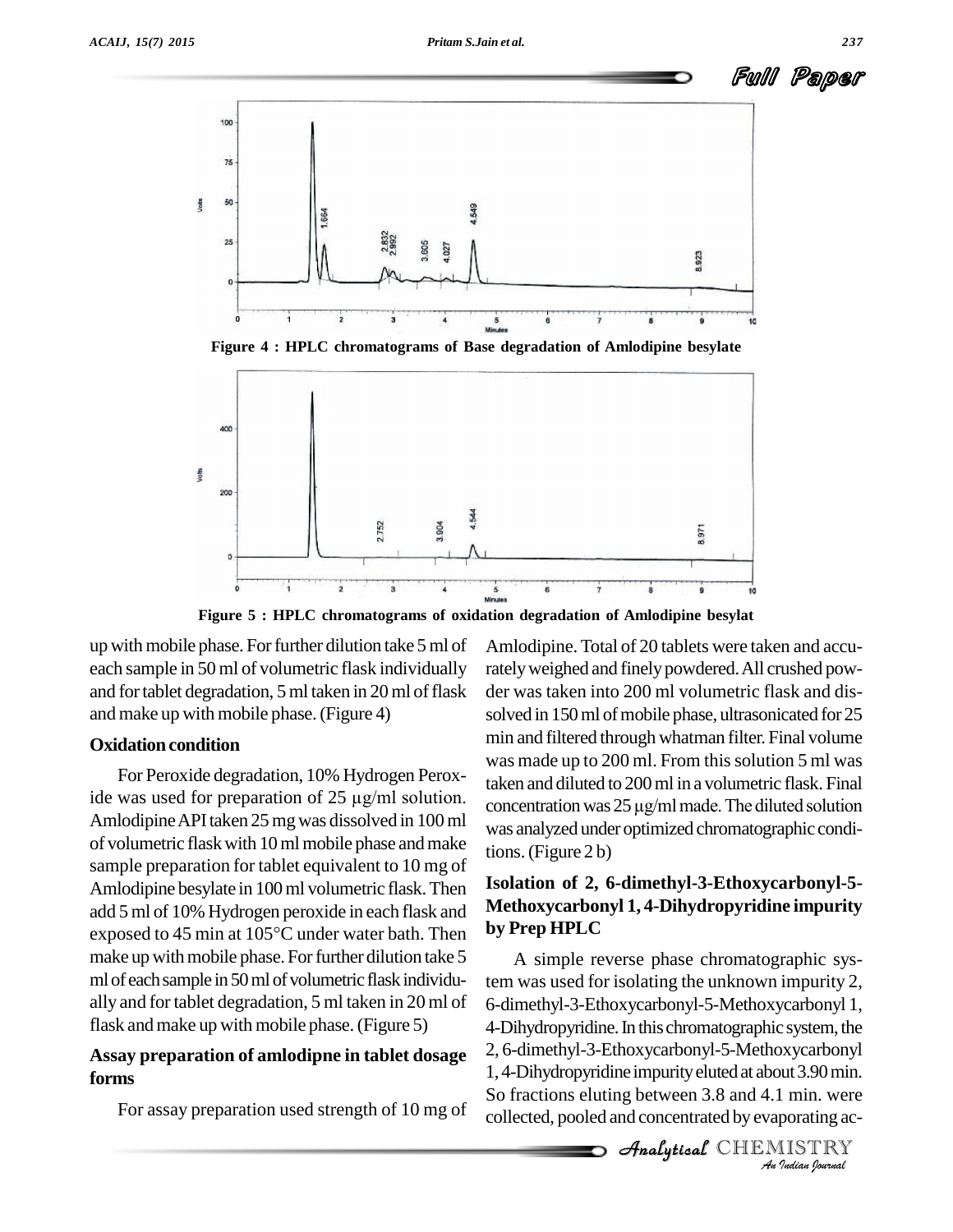|  | Full Paper |  |
|--|------------|--|
|--|------------|--|

| <b>TABLE 3: Recovery studies</b> |  |
|----------------------------------|--|
|----------------------------------|--|

| <b>TABLE 3: RECOVETY SITURES</b> |                                  |                           |                              |    |  |
|----------------------------------|----------------------------------|---------------------------|------------------------------|----|--|
| Level of<br>addition $/(26)$     | <b>Amount</b><br>added $/ \mu$ g | <b>Recovery</b><br>/(9/6) | Average<br>recovery $/(9/6)$ |    |  |
| 80                               | 16                               | 98.90                     |                              | pI |  |
| 100                              | 20                               | 99.81                     | 99.6                         | m  |  |
| 120                              | 24                               | 100.1                     |                              | Fl |  |

**\* Average of three determinations**

etonitrile at room temperature under high vacuum on a Rotavapour. The aqueous layer was evaporated at room temperature. After drying oily material form, then add HPLC grade methanol to form a liquid sample. Purity was checked by HPLC, which was found to be 95%, and was characterized by NMR, Mass experiments.

# **RESULTSAND DISCUSSION**

To develop a simple, specific, accurate and precise Reverse Phase High Performance Liquid Chromato graphic method for simultaneous estimation of Amlodipine besylate, different mobile phases were tried and the proposed chromatographic conditions were found to be appropriate for the quantitative determination. System suitability tests were carried as per ICH guidelines and parameters are summarized in TABLE 1.

# **METHOD VALIDATION**

#### **Linearity**

Linearity was studied by preparing standard solutions at different concentration levels. The linearity range Linearity was studied by preparing standard solutions at different concentration levels. The linearity range was found to be as  $12.5-37.5 \mu g/ml$ . The regression Limit equation was found to be as  $y = 93447x - 15218$  with correlation coefficient  $(R^2)$  0.999.

#### **Specificity**

specifically the analyte of interest without interference Base h **IFFORE INSTERM ANALY CHENISTRY**<br> *Indian*<br> *Indian*<br> *Indian*<br> *Indian*<br> *Indian*<br> *Indian*<br> *Indian*<br> *Indian*<br> *Indian*<br> *Indian*<br> *Indian*<br> *Indian*<br> *Indian*<br> *Indian*<br> *Indian*<br> *Indian*<br> *Indian* Specificity is the ability to assess unequivocally the analyte in the presence of components which may be expected to be present.Typically these might include impurities, degradants, matrix, etc. Specificity of an analytical method is its ability to measure accurately and assessed by comparing the retention time of standard and sample, good correlation was obtained between the retention time of standard and sample. Placebo and

CHEMISTRY

| <b>TABLE 4 : Results of robustness study</b> |  |  |  |  |
|----------------------------------------------|--|--|--|--|
|----------------------------------------------|--|--|--|--|

| Parameter    |     | <b>Retention</b><br>time | <b>Asymmetry</b> | <b>Theoretical</b><br><b>Plates</b> |
|--------------|-----|--------------------------|------------------|-------------------------------------|
| pH of        | 2.8 | 4.55                     | 1.21             | 5917                                |
| mobile phase | 3.2 | 4.43                     | 1.27             | 5841                                |
| Flow rate    | 1.3 | 4.58                     | 1.26             | 5846                                |
| (ml/min)     | 1.5 | 4.47                     | 1.24             | 5138                                |

**\* Average of six determinations**

blank were injected and there were no peaks. There were no interferences hence method is specific.

# **Precision**

Precision was evaluated by carrying out six independent sample preparations of a single lot of formulation. The sample preparation was carried out in same manner as described in sample preparation. Percent age relative standard deviation (%RSD) wasfound to be less than 2% that proves method is precise shown in TABLE-2.

#### **Accuracy (Recovery studies)**

To check the degree of accuracy of the method, recovery studies were performed in triplet by standard addition method at 80%, 100% and 120% concentration levels. Known amounts of standard Amlodipine besylate was added to the pre-analyzed samples and were subjected to the proposed HPLC method. The % recovery was found to be within the limits of the acceptance criteria with average recovery of 98.9- 100.1%. Results of recovery studies are shown in TABLE-3.

### **Limit of quantitation and limit of detection**

LOQ and LOD can be determined based on visual evaluation, signal-to-noise approach, standard deviation of the response and slope. Limit of detection was determined 0.16 and Limit of quantitation was deter mined 0.49.

**TABLE 5 : Force degradation study results**

|                 | Stress conditions time / h Degradation/ $(\% )$ Peak purity |     |
|-----------------|-------------------------------------------------------------|-----|
| Acid hydrolysis | 7.54                                                        | 999 |
| Base hydrolysis | 29.73                                                       | 999 |
| Oxidation       | 74.40                                                       | 999 |

**<sup>a</sup>Peak purity values in the range of 990-1000 indicate the homogenous peak**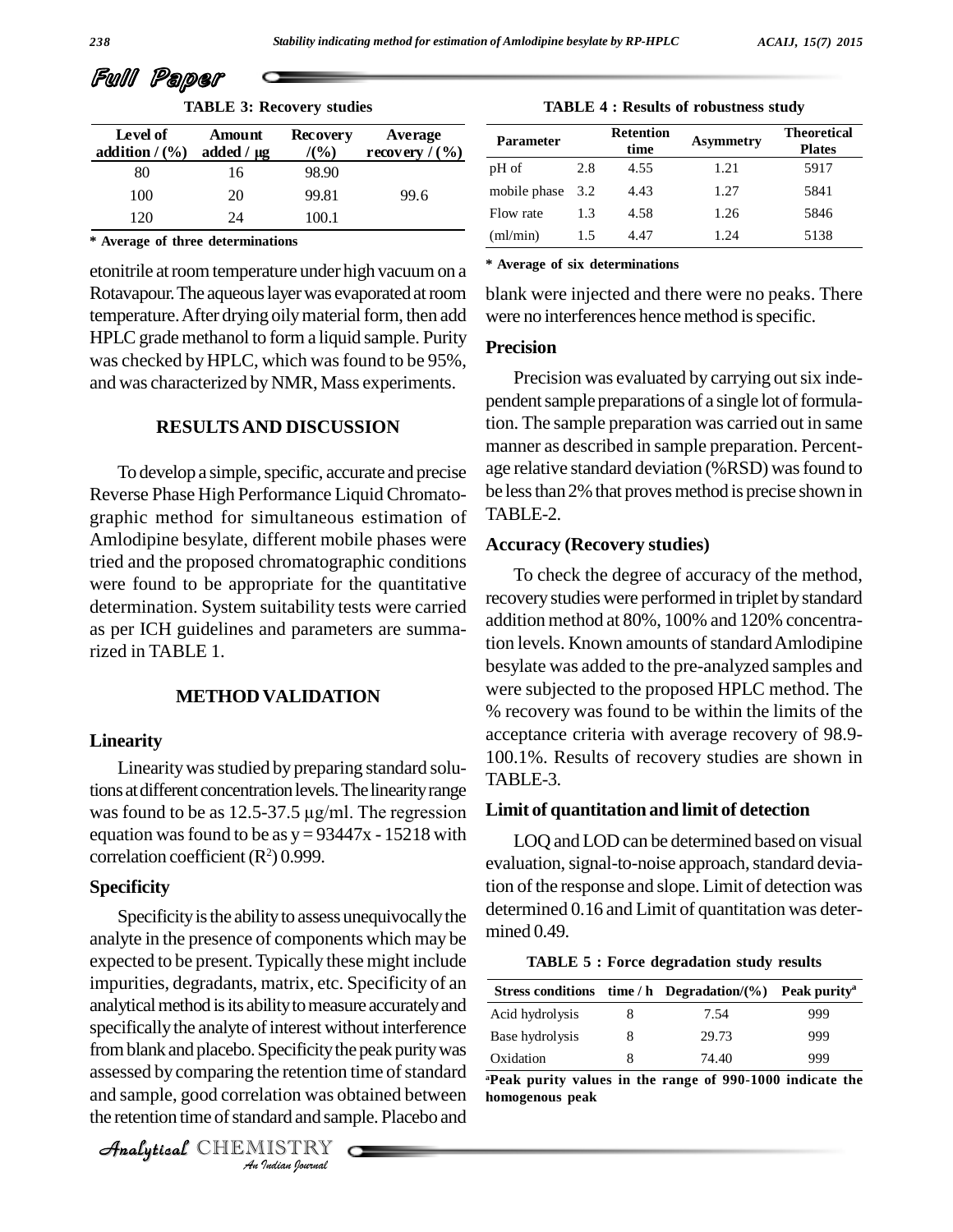Full Paper

**TABLE 6 : Mass fragmentation of impurity mass m/z 239.27**

| Name of the compound                                                           | Mass observed in<br><b>LCMS/Q-TOF</b><br>system | <b>Theoretical</b><br><b>Mass</b> | <b>Molecular</b><br>formula                                               |
|--------------------------------------------------------------------------------|-------------------------------------------------|-----------------------------------|---------------------------------------------------------------------------|
| 2, 6-dimethyl-3-Ethoxycarbonyl-5-Methoxycarbonyl 1, 4-Dihydropyridine impurity | 239.2                                           | 239.27                            | $C_{12}H17N_{1}O_{4}$                                                     |
| FRAGMENT 1                                                                     | 407.1                                           | 407.5                             | C <sub>20</sub> H <sub>2</sub> 4N <sub>2</sub> O <sub>5</sub> Cl          |
| FRAGMENT <sub>2</sub>                                                          | 328.2                                           | 327.78                            | $C_1$ <sub>4</sub> H <sub>1</sub> $9N_1$ O <sub>4</sub> Cl                |
| FRAGMENT3                                                                      | 297.0                                           | 298.0                             | C <sub>14</sub> H <sub>2</sub> <sub>1</sub> N <sub>2</sub> O <sub>5</sub> |
| FRAGMENT4                                                                      | 348.5                                           | 347.79                            | $C18H19N1O4C1$                                                            |
| FRAGMENT 5                                                                     | 165.1                                           | 169.6                             | $CgH_12N_1OCl$                                                            |
| FRAGMENT 6                                                                     | 503.4                                           | 505.97                            | C <sub>24</sub> H <sub>23</sub> N <sub>1</sub> O <sub>7</sub> SCl         |
| FRAGMENT7                                                                      | 458.1                                           | 454.49                            | C <sub>20</sub> H <sub>26</sub> N <sub>2</sub> O <sub>8</sub> S           |

#### **Robustness of the method**

To evaluate the robustness of the developed RP- HPLC method, small deliberate variations in opti mized method parameters were done. The effect of change in flow rate and change in pH retention time, tailing factor and theoretical plates were studied. The method was found to be unaffected by small changes like  $+/- 10\%$  in flow rate,  $+/- 0.2$  change in pH, shown in TABLE-4.

# **Intermediate precision (ruggedness)**

Different analyst carried out precision studies in a similar manner carried out by first analyst. The % Assay was found to be 97.4-99.1 %. Percentage relative standard deviation (%RSD) was found to be less than 2% that proves method is rugged, shown in TABLE-3.

### **Forced degradation study**

Degradation was not observed for Amlodipine besylate drug sample during stress condition like acid, base, and oxidation.Amlodipine was degraded into acid, base and oxidation and forms polar impurities. In the acidic condition 7.54%, in the basic condition 29.73% after 8 h and in the oxidative con dition 74.40% after 8 h, degradation was observed forAmlodipine. Peak purity results greater than 990 indicate that the Amlodipine peak is homogeneous in all stress conditions tested (TABLE- 5).

# **Characterization of oxidative degradant**

Amlodipine besylate drug substance and Amlodipine besylate tablets (prepared from Amlodipine besylate, sustained release and orally

| TABLE 7 : <sup>1</sup> H NMR assignments for Amlodipine besylate |  |
|------------------------------------------------------------------|--|
| and Impurity                                                     |  |

| <b>Position</b> | Amlodipine<br>besylate                               | 2, 6-dimethyl-3-ethoxycarbonyl-5-<br>methoxycarbonyl 1, 4-dihydropyridine<br>impurity |
|-----------------|------------------------------------------------------|---------------------------------------------------------------------------------------|
|                 | $\overline{H}$ ppm / $\overline{H}$<br>/multiplicity | ${}^{1}$ H ppm / ${}^{1}$ H / multiplicity                                            |
| $\mathbf{1}$    |                                                      | $\overline{a}$                                                                        |
| $\overline{2}$  |                                                      | $-1$                                                                                  |
| 3               | 7.34/1H/dd                                           |                                                                                       |
| $\overline{4}$  | 7.23/1H/dt                                           |                                                                                       |
| 5               | 7.13/1H/dt                                           |                                                                                       |
| 6               | 7.28/1H/dd                                           |                                                                                       |
| 7               | 6.03/1H/s                                            | 6.10/2H/s                                                                             |
| 8               |                                                      | --                                                                                    |
| 9               |                                                      | $\overline{a}$                                                                        |
| 10              | 4.79/NH/s                                            | 4.70/NH/s                                                                             |
| 11              |                                                      | $\overline{a}$                                                                        |
| 12              |                                                      | $-$                                                                                   |
| 13              |                                                      |                                                                                       |
| 14              | 3.51/3H/s                                            | 3.50/3H/s                                                                             |
| 15              |                                                      |                                                                                       |
| 16              | 3.98/2H/m                                            | 3.96/2H/m                                                                             |
| 17              | 1.12/3H/t                                            | 1.11/3H/t                                                                             |
| 18              | 2.31/3H/s                                            | 2.30/3H/s                                                                             |
| 19              | 4.64/2H/q                                            | 2.13/3H/s                                                                             |
| 20              | 3.66/2H/t                                            | $\overline{a}$                                                                        |
| 21              | 3.09/2H/t                                            | $-$                                                                                   |
| 22              | $7.81/NH_3/s$                                        | $-$                                                                                   |
| 23              |                                                      |                                                                                       |
| 24              | 6.03/1H/s                                            |                                                                                       |
| 25              | 6.03/1H/s                                            |                                                                                       |
| 26              |                                                      |                                                                                       |
|                 |                                                      |                                                                                       |

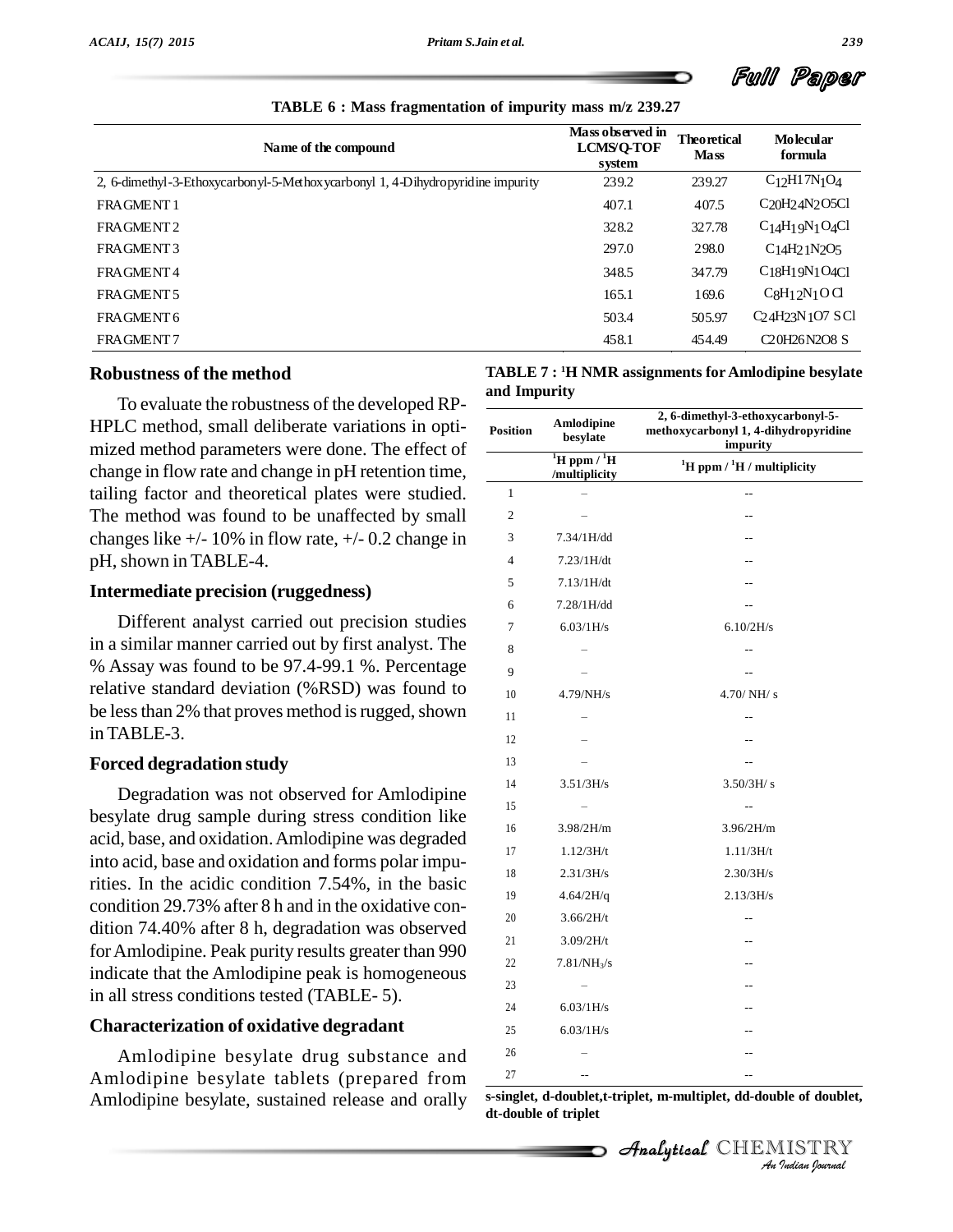# Full Paper

**TABLE 8 : <sup>13</sup>C NMR assignments for Amlodipine besylate and impurity**

|                 |                | Position Amlodipine besylate 2, 6-dimethyl-3-ethoxycarbonyl-5-methoxycarbonyl 1, 4-dihydropyridine impurity |
|-----------------|----------------|-------------------------------------------------------------------------------------------------------------|
| C1              | 131            | $\overline{\phantom{a}}$                                                                                    |
| $\mathbf{C}2$   | 144            |                                                                                                             |
| $\rm C3$        | 130            | $-$                                                                                                         |
| C4              | 126            |                                                                                                             |
| C <sub>5</sub>  | 126            |                                                                                                             |
| C6              | 128            | $\overline{\phantom{a}}$                                                                                    |
| $\mathbf{C}7$   | 36             | 45                                                                                                          |
| $\mbox{C}8$     | $101\,$        | 101                                                                                                         |
| C9              | 143            | 165                                                                                                         |
| C10             | $\equiv$       | $\overline{\phantom{a}}$                                                                                    |
| C11             | 144            | 144                                                                                                         |
| C12             | 102            | 102                                                                                                         |
| C13             | 166            | 166                                                                                                         |
| C14             | 49             | 49                                                                                                          |
| C15             | 165            | 165                                                                                                         |
| C16             | 58             | 58                                                                                                          |
| C17             | 13             | 13                                                                                                          |
| C18             | 17             | $17\,$                                                                                                      |
| C19             | 66             | 15                                                                                                          |
| C20             | 65             |                                                                                                             |
| C21             | 38             |                                                                                                             |
| C22             | $\blacksquare$ |                                                                                                             |
| C <sub>23</sub> | 168            |                                                                                                             |
| C <sub>24</sub> | 135            |                                                                                                             |
| C <sub>25</sub> | 135            |                                                                                                             |
| C <sub>26</sub> | 168            | ٠                                                                                                           |

being derived from Amlodipine besylate molecule, which resolut *Injine besylate*<br>*Immerged on*<br>*Indian bournal* disintegrating tablets)were subjected to stabilityas per ICH guidelines. The LC-MS analysis showed the m/z value for this unknown impurity as  $239.2 \left[M+H\right]^{+}$  in HPLC method. The melting point of the impurity was found to be 155<sup>o</sup>C. To further investigate the chemical Ar structure of the unknown impurity, Amlodipine besylate is sho found to be 155°C. To further investigate the chemical Amlod<br>structure of the unknown impurity, Amlodipine besylate is show<br>drug substance sample was kept at 105 °C for 3 h tra of the wherein impurity with  $m/z 239.2$  got enriched to 0.45%. This sample was subjected to LCMS / ESI Q-TOF. The high resolution mass analysis using Mass Lynx fragmentation tool, proposed the following two probable elemental compositions / molecular formula:  $C_{12}H_{17}N_1O_4$ . This is due to the fact that this impurity is  $\int_{\text{Of }2}$ contains one nitrogen atom. Based on the high resolution mass fragmentation study in comparison to the reported fragmentation pattern of Amlodipine besylate,

the chemical structure of the unknown impurity of  $m/z$ 239.2, assigned as 2, 6-dimethyl-3-Ethoxycarbonyl- 5-Methoxycarbonyl 1, 4-Dihydropyridine impurity. The observed LCMS Q-TOF fragments of Amlodipine besylate oxidation impurity m/z 239.2 is shown in TABLE 6. Subsequently, <sup>1</sup>H NMR spectra of the isolated compound of unknown impurity 2, 6-dimethyl-3-ethoxycarbonyl-5-methoxycarbonyl 1, 4 - dihydropyridine compared with that of Amlodipine besylate was described in TABLE 7. The <sup>1</sup>HNMR data indicate the absence of aromatic protons of chlorophenyl ring and the signals because of 2-amino ethoxy moiety. Based on the above high resolution mass spectral data and NMR data, it is proposed that the unknown impurity is 2, 6-dimethyl-3-Ethoxycarbonyl-5-Methoxycarbonyl 1, 4- Dihydropyridine. We believe that more precisely the

CHEMISTRY COMPANY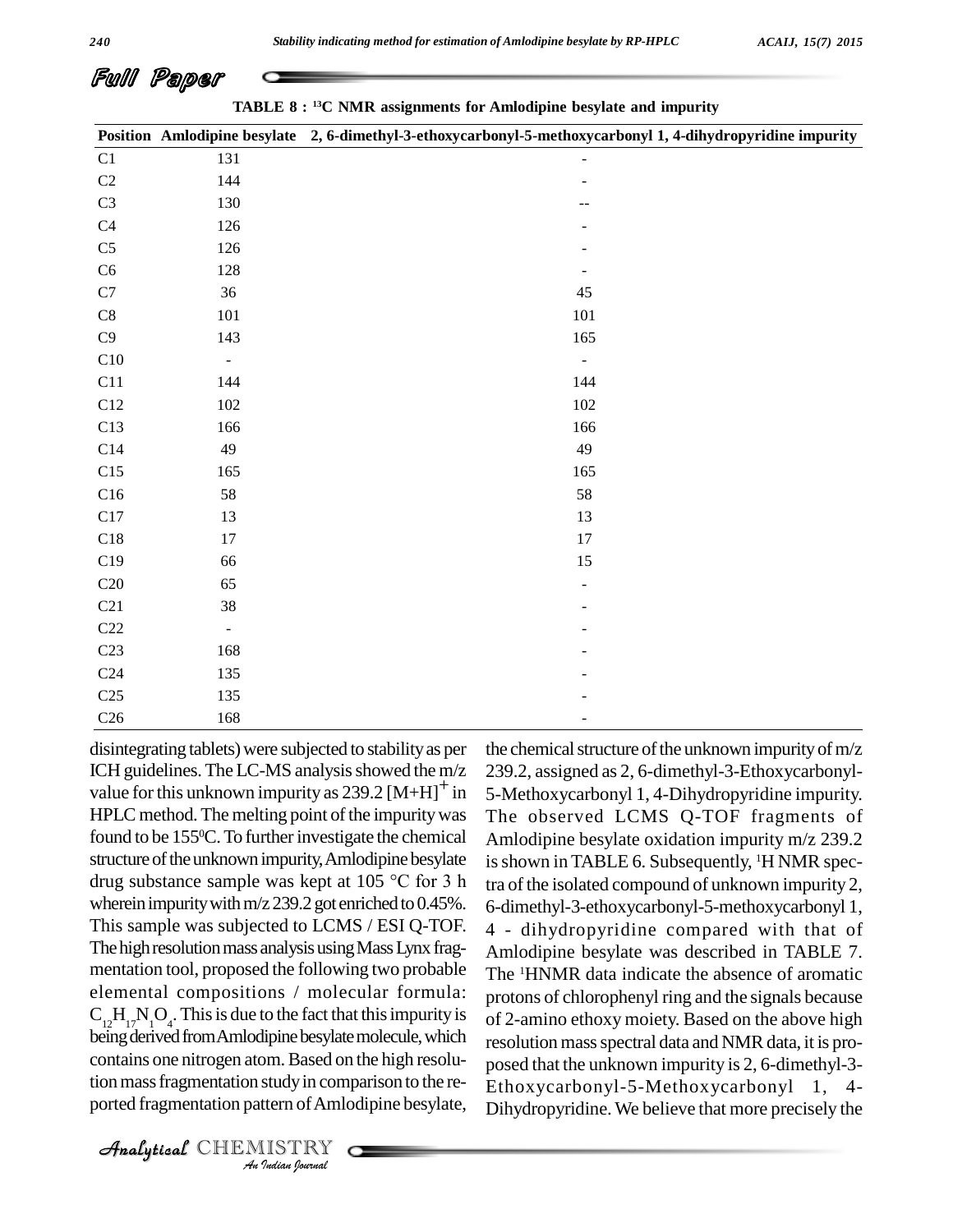Ful Paper



**Figure** 6 : Oxidative pathway of Amlodipine besylate

chloro phenyl ring of Amlodipine besylate was very much prone to degradation in the presence of oxygen.The IR spectrum of Amlodipine was characterized by the absorption frequency of N-H stretching and bending of amide band at  $3254$  and  $1554$  cm<sup>-1</sup> also sharp peak of chlorine group at  $818 \text{cm}^{-1}$ . On the other hand, the IR  $\,$  5-Methox spectrum of impurity lacked the characteristic bands. The <sup>13</sup>CNMR spectra showed twelve carbon atoms for the impurity where as there are twenty six carbon atoms were present inAmlodipine besylate (TABLE8) confirmed the impurity were formed. The possible pathway for the formation of this impurity is shown in Figure 6.

### **CONCLUSIONS**

The present study was conducted to develop and validate a simple, sensitive and reproducible sta bility-indicating RP-HPLC method for quantitative determination of Amlodipine besylate. The identification of degraded product of Amlodipine was a challenging task. Amlodipine was found to be un stable to alkaline and peroxide degradation, and were less stable to acidic condition.. The developed chro- $[2]$ matographic assay fulfilled all the requirements to be identified as simple, specific, selective and reli able method, including accuracy, linearity, recovery and precision data.

The data generated from the performed forced degradation studies enabled the evaluation of Amlodipine stability under a variety of ICH recom mended conditions. Such data is valuable for the safety and potency assessment of a drug product. Further more, this simple and rapid RP-HPLC method can also<br>be used successfully for the determination of Amlodinine [7] be used successfully for the determination of Amlodipine in pharmaceutical formulations without any interference

fromthe excipients.So, the proposed chromatographic procedure confirmed its applicability as a stability indicating method. We have identified one impurity in aged and stressed samples of Amlodipine drug substance. This is characterized as, 6-dimethyl-3-Ethoxycarbonyl-5-Methoxycarbonyl 1, 4-Dihydropyridine by analyti cal data.

#### **ACKNOWLEDGMENTS**

The authors are thankful to department of SAIF, IIT, Bombay, for providing us the facility of LC- MS. The authors are also thankful to SICART, Anand, for providing us the facility of NMR. The authors are mostly thankful to Torrent research center for providing valuable drugs.

### **REFERENCES**

- [1] British Pharmacopoeia, Her Majesty's stationary office, London, **1**,137 **(2008)**.
- **[2]** S.Budavari; The Merck Index, 14th Ed.; Merck and Co. Inc., White House station, NJ, USA, 86 **(2001)**.
- **[3]** B.B. Hoffman, Pharmacological Basis of Thera peutics, 2006, 11th ed.; Mc Grow-Hill Medical, New York, 845.
- Martindale; The Complete Drug Reference, 3rd Ed.; Council of Royal Pharmaceutical Society of Great Britain, 862, **(2002)**.
- **[5]** K.Safeer, B.Anbarasi, N.Senthil Kumar; Int.J.Chem.Tech.Res., **2(1)**, 21 **(2010)**.
- **(2006)**.
- **Analytical** *Analytical Analytical* CHEMISTRY<br> *Analytical* CHEMISTRY<br> *Analytical* CHEMISTRY<br> *Analytical* CHEMISTRY **[7]** G.Bahrami, S.H.Mirzaeei; J.Pharm.Biomed.Anal., 36 **(2004)**.